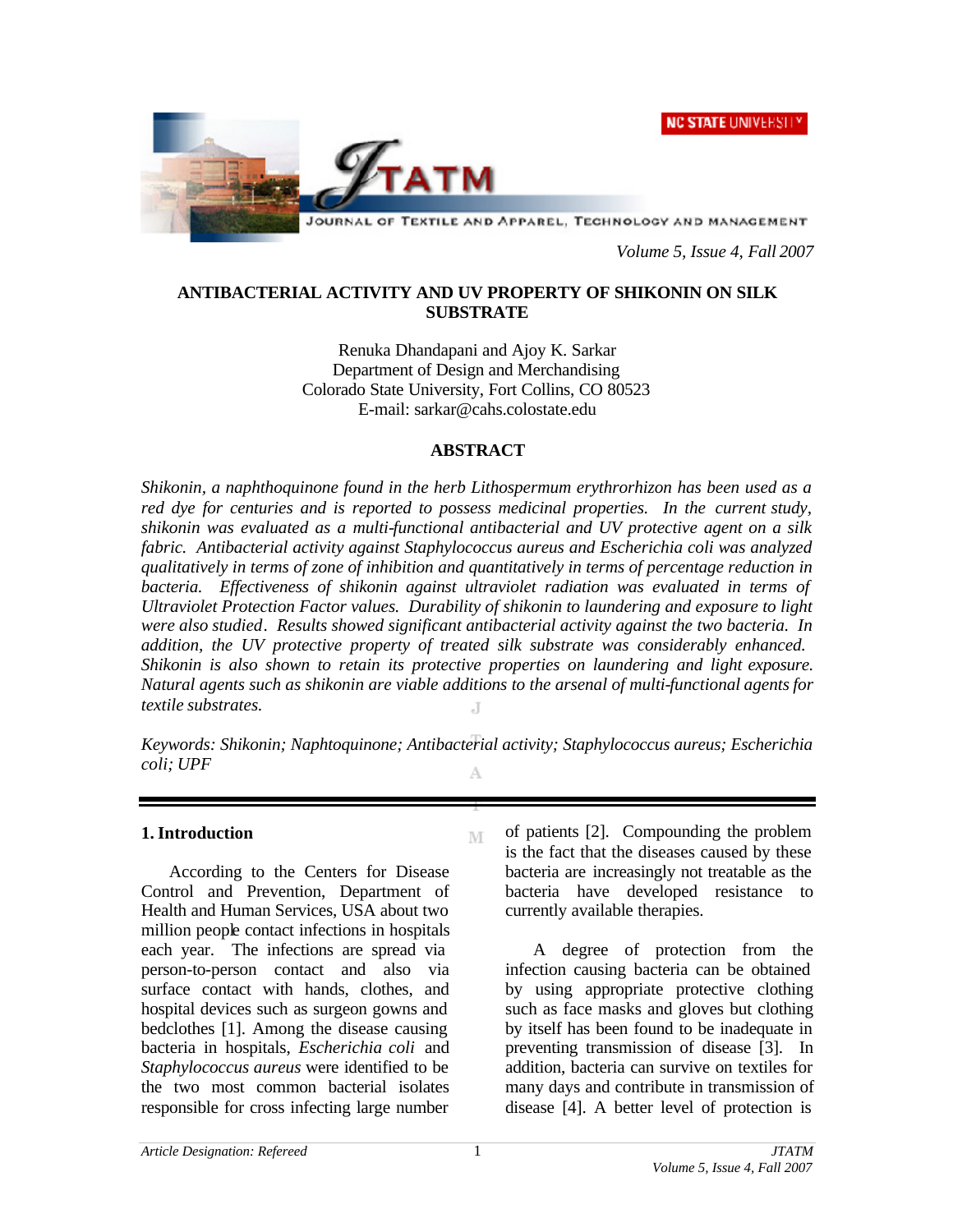obtained by using antibacterial finished textile products. Examples of agents that have been successfully used as antibacterial agents on textile substrates include silver [5,6],  $2,4,4'$  - Trichloro-2' –hydroxydiphenyl ether [7,8] and quaternary ammonium chloride [9,10]. However, over a period of time bacteria generally tend to develop resistance to almost all agents rendering them ineffective for extended use. Thus, it is prudent that we seek innovative sources of antibacterial agents in order to battle the growing problem of antibacterial resistant bacteria. Natural dyes derived from plant sources have long been known to possess medicinal properties and consequently it seemed logical to explore the antibacterial activity of dyes. Among the several dyes that are currently being investigated in our laboratory, shikonin was particularly

Table 1. Silk fabric characteristics

promising during initial screening which was not surprising since it is reported to possess significant antibacterial, antiinflammatory and antitumor activities [11, 12, 13]. However, the efficacy of shikonin as an antibacterial agent on a textile substrate has not been investigated and is therefore the focus of this study.

### **2. Experimental**

### *2.1. Materials*

### *2.1.1. Substrate*

Silk was chosen as the substrate as shikonin has traditionally been used to dye silk and has good affinity for the fiber. Characteristics of the silk substrate is given in Table 1. The fabric was obtained from TestFabrics Inc., PA, USA.

| Fabric | Weave | Thickness, mm | Weight, $g/m^2$ | Warps/inch | <b>Fillings/inch</b> |
|--------|-------|---------------|-----------------|------------|----------------------|
| Silk   | Plain | 0.254         | 94              | 80         | 76                   |

 $\overline{A}$ 

T A

T

M

### *2.1.2. Shikonin*

Shikonin (MW 288.3; Purity 97%) was obtained from EMD Biosciences, San Diego, CA, USA.

### *2.1.3. Test organisms*

*Staphylococcus aureus* (ATCC® 6538, PML Microbiologicals, Wilsonville, OR, USA) and *Escherichia coli* (ATCC<sup>®</sup> 25922, PML Microbiologicals, Wilsonville, OR, USA) were the two microorganisms used in this study. *S. aureus* is a gram-positive bacterium and *E.coli* is a gram-negative bacterium. Standard microbiological procedures were employed to maintain cultures of the bacteria in the laboratory.

# *2.2. Methods*

# *2.2.1. Dyeing*

Fabric samples (15 cm x 15 cm) were dyed with shikonin using a postmordanting method with alum as a mordant. Dye concentrations used were 0.10%, 0.25% and 0.5% on weight of fabric. Samples were

introduced in the dye bath at room temperature at a material to liquor ratio of 1:40. Temperature of the dye bath was raised to boil and dyeing was continued at boil for 60 minutes followed by addition of 10% alum on weight of fabric. Dyeing was continued for another 45 minutes. Samples were then rinsed in deionized water and air dried. Three replications were done at each concentration of the dye. Undyed sample was used as negative control while a sample treated with 5% concentration (owf) of a commercial antibacterial agent served as positive control.

# *2.2.2. Qualitative evaluation*

Five streaks of the microorganisms were inoculated on nutrient agar plates (peptone 5 g/L; beef extract 3 g/L; nutrient agar 15 g/L, NaCl 8 g/L; pH  $6.8 \pm 0.1$ ). Fabric samples of size 25 mm x 50 mm were then placed in intimate contact with the bacteria inoculated agar. The plates were incubated for 24 h at 37 ºC. At the end of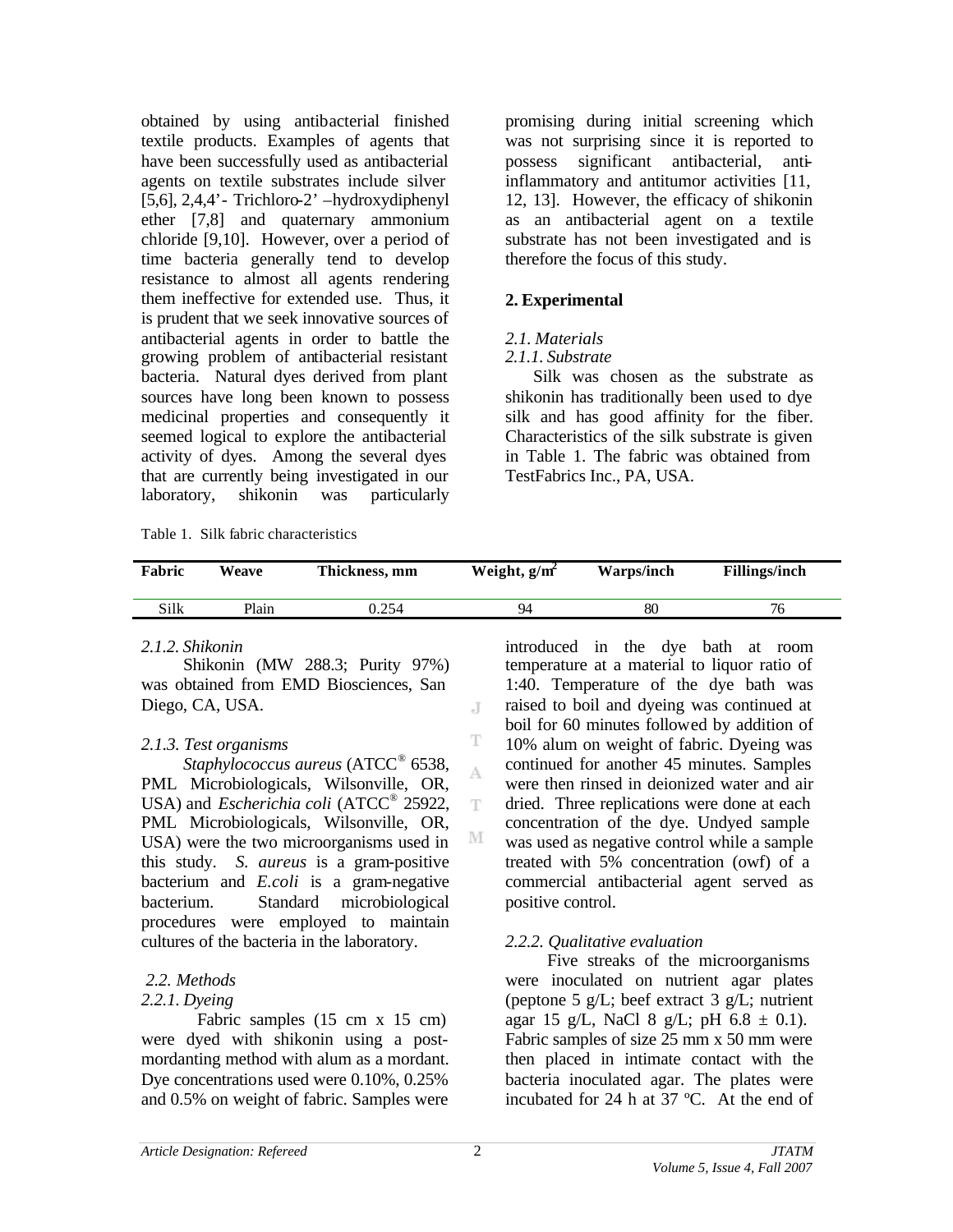this period the plates were examined for presence of clear area of interrupted growth underneath and adjacent to the test fabric which gave an indication of the antibacterial activity of the fabric. Qualitative evaluation of dyed fabrics was done by calculating the zone of inhibition of the samples using equation 1. An inhibition zone greater than 2 mm was taken as an indication of good antibacterial effect.

$$
W = \frac{(T - D)}{2}
$$
 Equation 1

where:

W= width of clear zone of inhibition, mm

T= total diameter of test specimen and clear zone, mm

D= diameter of the test specimen, mm

#### *2.2.3. Quantitative evaluation*

Quantitative evaluation was done by enumerating the Colony Forming Units (CFU) using a Reichert Darkfield Quebec Colony Counter (Reichert Analytical Instruments, Depew, NY, USA) and calculating the percent reduction in bacteria using equation 2.

$$
R = \frac{(B - A)}{B} \cdot 100
$$
 Equation 2

where:

R= percent reduction in bacteria A= CFU for dyed fabric B= CFU for undyed fabric

### *2.2.4. Durability of dyed fabrics and antibacterial activity to laundering*

Dyed fabrics were subjected to laundering at 40 °C for 45 minutes in an Atlas Launder-O-Meter with a M:L ratio of 1:40. The antibacterial properties of the laundered fabrics were then quantitatively evaluated.

*2.2.5. Durability of dyed fabrics and antibacterial activity to light*

Dyed fabrics were subjected to light exposure by placing the samples in an Atlas Sun Test XLS+ weatherometer with the following parameters: Black Standard Temperature (BST) of 63 °C, phase time of 300 minutes, irradiance (E) of 500 W/m<sup>2</sup>, and final dosage of  $9000 \text{ kJ/m}^2$ . The samples were exposed front and back in the chamber on successive days. The antibacterial properties of the light exposed samples were then quantitatively evaluated.

### *2.2.6. Ultraviolet Protection Factor (UPF)*

UPF is the scientific term used to indicate the amount of Ultraviolet (UV) protection provided to skin by fabric. UPF is defined as the ratio of the average effective UV irradiance calculated for unprotected skin to the average UV irradiance calculated for skin protected by the test fabric. The higher the value, the longer a person can stay in the sun until the area of skin under the fabric becomes red. An effective UVR dose (ED) for unprotected skin is calculated by convolving the incident solar spectral power distribution with the relative spectral effectiveness function and summing over the wavelength range 290-400 nm. The calculation is repeated with the spectral transmission of the fabric as an additional weighting to get the effective dose  $(ED_m)$  for the skin when it is protected. The UPF is defined as the ratio of  $ED$  to  $ED<sub>m</sub>$  and calculated as follows:

$$
UPF = \frac{ED}{ED_m} = \frac{\sum_{290nm}^{400nm} E1S1\Delta I}{\sum_{290nm}^{400nm} E1S1T1\Delta I}
$$
  
Equation 3

where:

 $E_{\lambda}$  = erythemal spectral effectiveness  $S_{\lambda}$  = solar spectral irradiance in Wm  $2$ <sub>nm</sub> $^{-1}$ 

 $T_{\lambda}$  = spectral transmittance of fabric

 $\Delta_{\lambda}$  = the bandwidth in nm

 $\lambda$  = the wavelength in nm

J Ŧ

A

T

M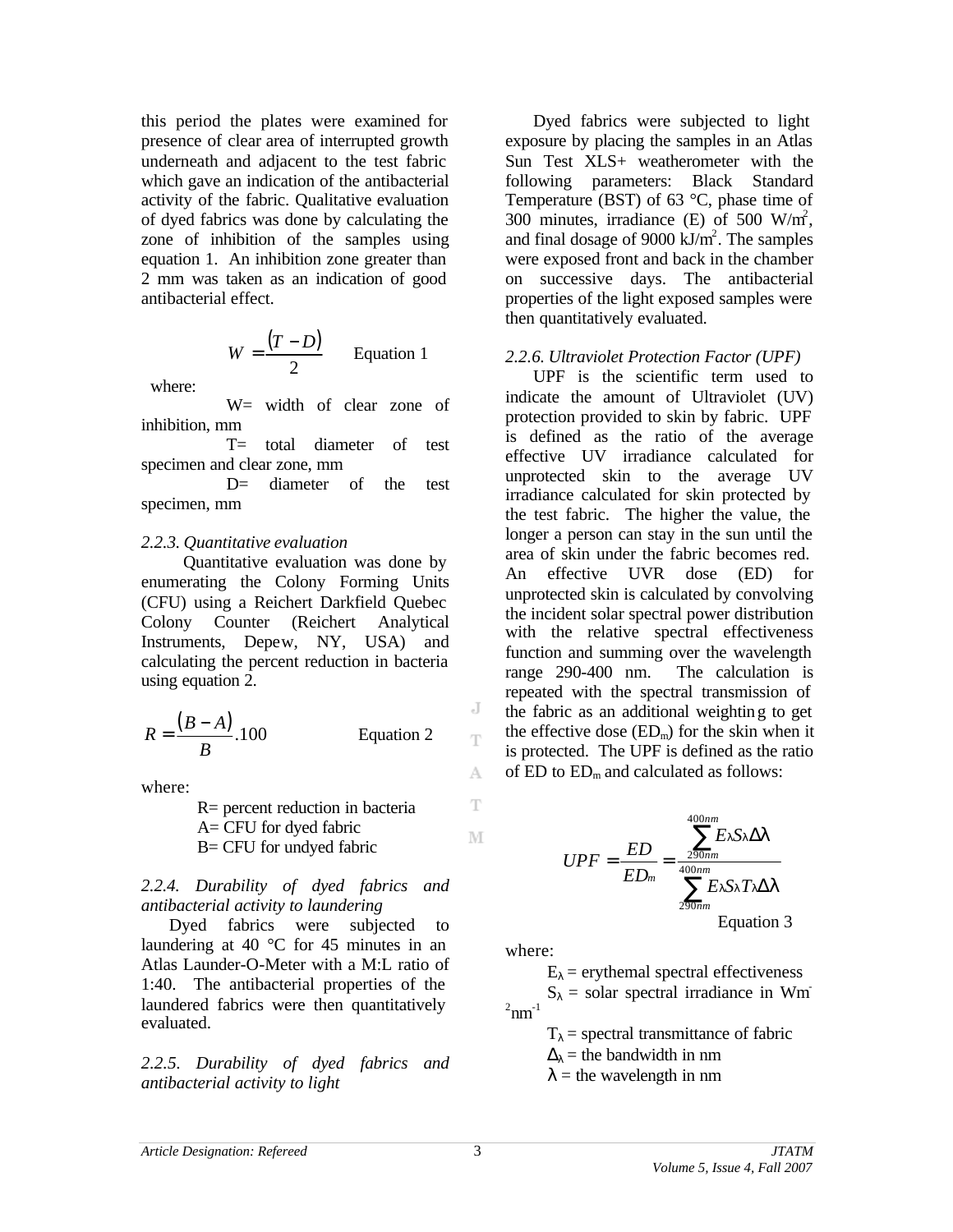The UPF was measured using a labsphere® UV-100 F Ultraviolet Transmission Analyzer. Fabrics with UPF values greater than 40 are considered as having Excellent UV Protection, UPF values between 25 and 39 translate to Very Good UV protection and fabrics with values between 15 and 24 are considered as having Good UV protection.

#### **3. Results and discussion**

### *3.1. Qualitative determination of antibacterial activity of dyed fabrics*

The mean zones of inhibition of silk substrate dyed with shikonin at various concentrations against *S.aureus* and *E.coli* is shown in Table 2.

| Concentration (%) | Mean zone of inhibition (mm) |        |  |  |
|-------------------|------------------------------|--------|--|--|
|                   | <i>S.aureus</i>              | E.coli |  |  |
| 0.10              | 11.5                         | 3.3    |  |  |
| 0.25              | 12.2.                        | 3.5    |  |  |
| 0 50              | 132                          | 35     |  |  |

Table 2. Mean zone of inhibition of silk dyed with shikonin against *S.aureus* and *E.coli*

The data in Table 2 clearly indicates dyed silk as having mean zones of inhibition far greater than 2 mm against the two bacteria. In addition, there was a complete lack of growth underneath the test fabrics. The dyed fabrics therefore possess excellent antibacterial activity. The lowest concentration of 0.10% (owf) can be considered sufficiently effective for silk substrate against the two bacteria as the zones of inhibition obtained at this colorant concentration is higher than the required minimum of 2 mm.

*3.2. Quantitative evaluation of antibacterial activity of dyed fabrics*

Quantitative evaluation was done to determine the percentage reduction in bacterial populations for shikonin dyed silk substrate as compared to untreated control and a positive control.

#### *3.2.1. Quantitative evaluation of shikonin dyed silk against S.aureus*

Antibacterial activity of shikonin treated fabrics and control fabrics after dyeing, after laundering and on exposure to light against *S.aureus* is shown in Table 3.

| <b>Fabric Samples</b>              |              | <b>Dyed</b>    |             | <b>Laundered</b> |             | <b>Light exposed</b> |             |
|------------------------------------|--------------|----------------|-------------|------------------|-------------|----------------------|-------------|
|                                    |              | Number         | Reduction   | Number           | Reduction   | Number of            | Reduction   |
|                                    |              | of CFU         | in bacteria | of CFU           | in bacteria | <b>CFU</b>           | in bacteria |
|                                    |              |                | (% )        |                  | $(\%)$      |                      | (% )        |
| <b>Untreated Control</b>           |              | 760            |             | 204              |             | 222                  |             |
| <b>Positive Control, 5%</b><br>owf |              | $\overline{4}$ | 99.5        | 23               | 88.7        | 48                   | 78.4        |
| Shikonin                           | 0.10%<br>owf | 84             | 89.0        | 108              | 47.1        | 73                   | 67.3        |
|                                    | 0.25%<br>owf | 108            | 86.7        | 105              | 48.8        | 71.5                 | 67.8        |
|                                    | 0.50%<br>owf | 97             | 92.2        | 92               | 54.7        | 62                   | 72.1        |

Table 3. Antibacterial activity of shikonin dyed silk against *S.aureus*

J T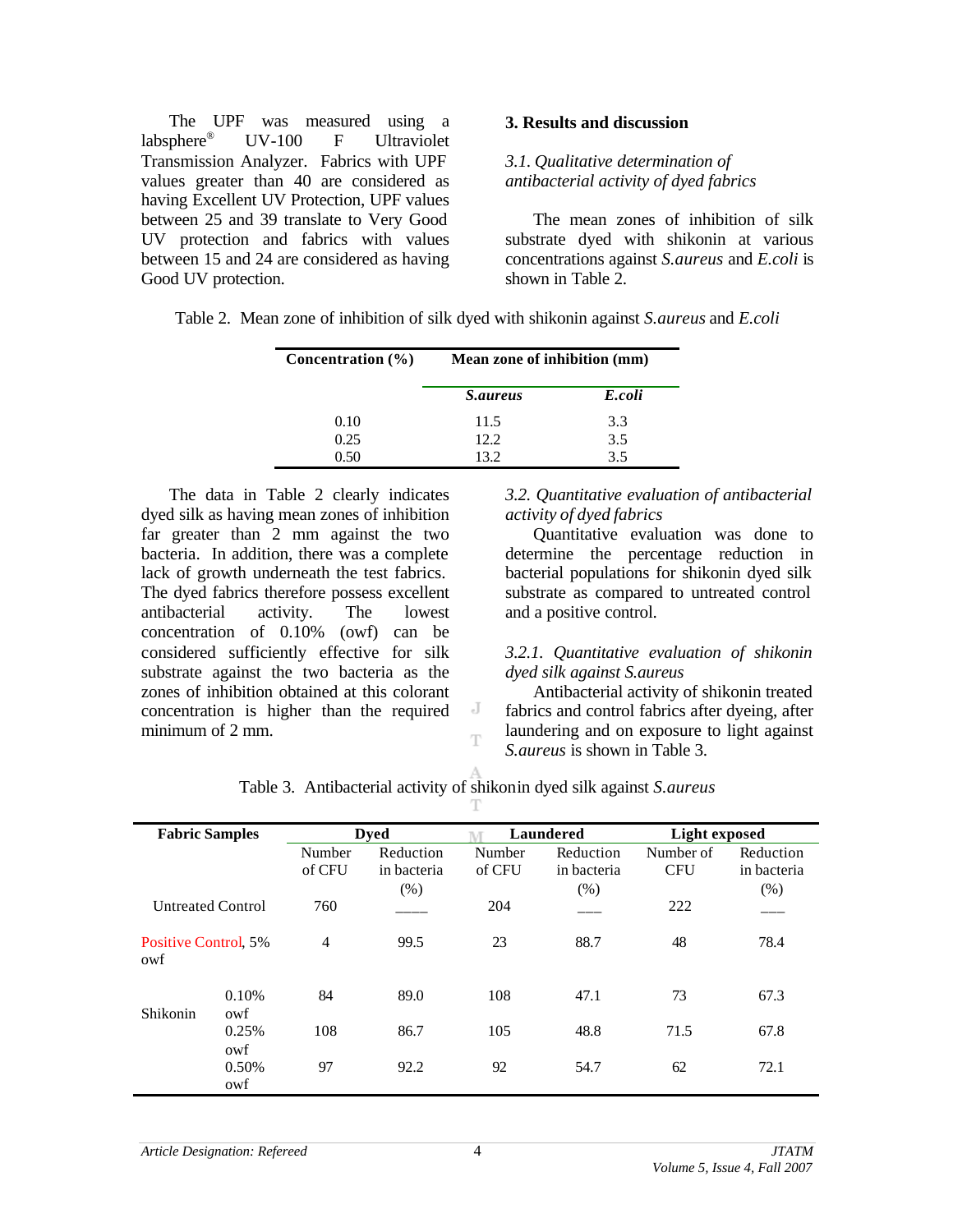It is unmistakably evident from the data in Table 3 that shikonin dyed silk substrate has excellent antibacterial effectiveness against *S.aureus*. The results also show the antibacterial activity decreasing to a greater extent than the commercial antibacterial agent after laundering and on exposure to light. For example , the 0.10% owf dyed silk shows a reduction in antibacterial activity by 47% on laundering. Similarly, the antibacterial effectiveness reduces by 24% after exposure to light. However, the data also show that higher the concentration of

shikonin in the dyed fabric a higher percentage of antibacterial activity is retained after laundering and light exposure. Therefore, the antibacterial activity of shikonin is bactericidal and not bacteriostatic.

### *3.2.2. Quantitative evaluation of shikonin dyed silk against E.coli*

Antibacterial activity of shikonin treated fabrics and control fabrics after dyeing, after laundering and on exposure to light against *E.coli* is shown in Table 4.

| <b>Fabric Samples</b>              |              | <b>Dyed</b> |                     |         | <b>Laundered</b>    |            | <b>Light exposed</b> |  |
|------------------------------------|--------------|-------------|---------------------|---------|---------------------|------------|----------------------|--|
|                                    |              | Number      | Reduction           | Number  | Reduction           | Number of  | Reduction            |  |
|                                    |              | of CFU      | in bacteria<br>(% ) | of CFU  | in bacteria<br>(% ) | <b>CFU</b> | in bacteria<br>(% )  |  |
| <b>Untreated Control</b>           |              | 464         |                     | 281     |                     | 430        |                      |  |
| <b>Positive Control, 5%</b><br>owf |              | 130         | 72.0                | 150     | 46.6                | 145        | 66.3                 |  |
| Shikonin                           | 0.10%<br>owf | 19          | 95.9                | 43      | 84.7                | 222        | 48.4                 |  |
|                                    | 0.25%<br>owf | 28          | 94.0                | 39      | 86.1                | 173.5      | 59.7                 |  |
|                                    | 0.50%<br>owf | 42          | 91.0                | J<br>30 | 89.2                | 162        | 62.3                 |  |

А Ŧ

M

Table 4. Antibacterial activity of shikonin dyed silk against *E.coli*

Table 4 shows some interesting facts regarding the effectiveness of shikonin against *E.coli*. First, shikonin displays higher antibacterial activity against *E.coli* than the commercial antibacterial agent at all concentrations of dye. Second, a higher degree of the antibacterial activity of shikonin (88%) is retained after laundering. The decreasing trend in the antibacterial activity of shikonin after light exposure is similar to the results obtained against *S.aureus*. The reason could be that shikonin is susceptible to photooxidation on exposure to light  $[14]$ .

The excellent antibacterial activity of shikonin as demonstrated by both qualitative and quantitative studies can be explained on the basis of its structure depicted in Figure 1.





Shikonin is the major constituent of the red pigment extracts from the roots of the plant *Lithospermum erythrorhizon*.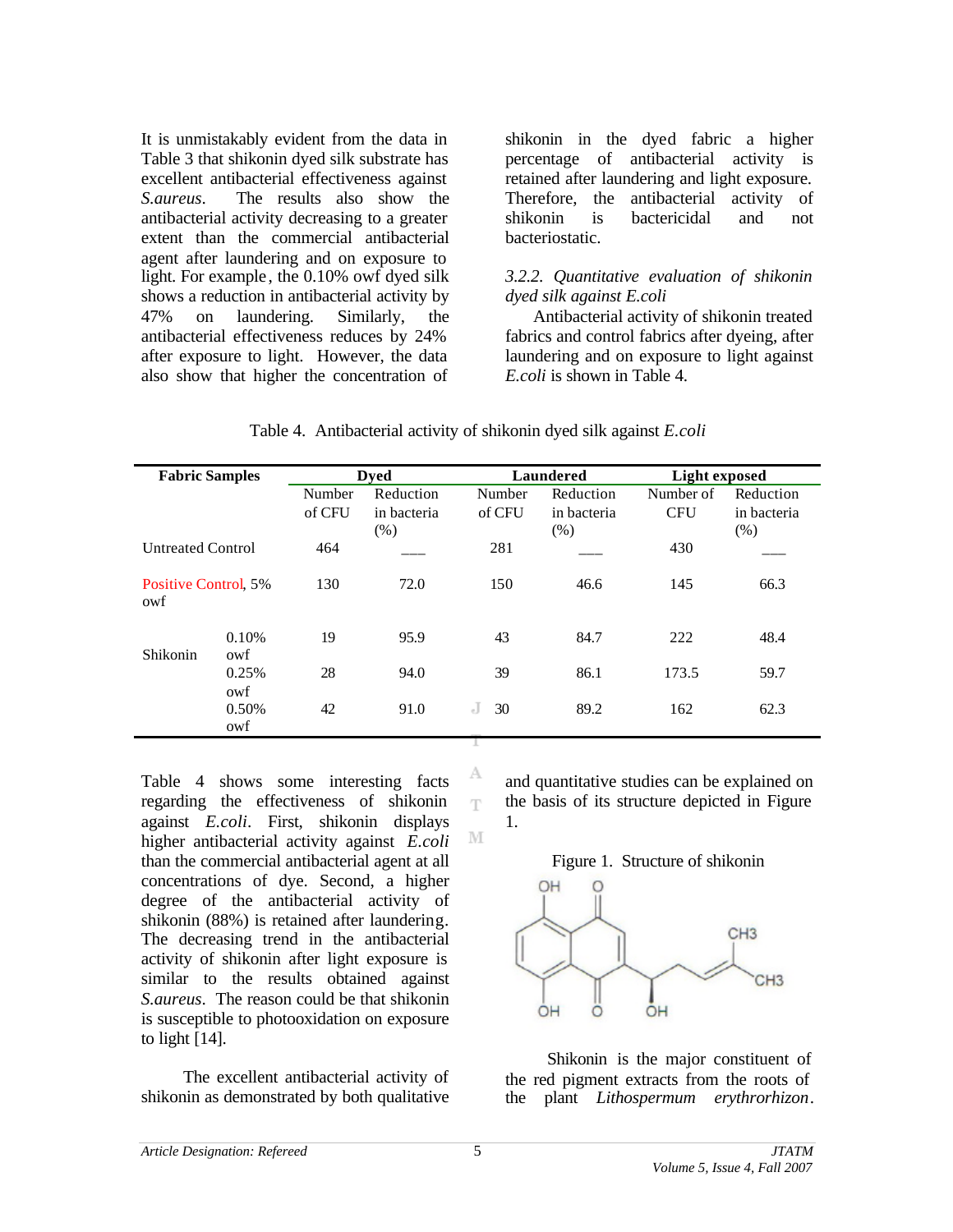Structure-activity studies by Papageorgiou and co-workers [14] have shown that the antibacterial effect is due to the naphthoquinone pigment. Naphthoquinones are thought to function as an antibacterial by targeting surface-exposed adhesions, cell wall polypeptides, and membrane bound enzymes in the microbial cell leading to inactivation of protein and thus a loss of function [15].

### *3.3. UV prote ctive properties of silk dyed with shikonin*

The Ultraviolet Protection Factor values measured for shikonin dyed, laundered, and light exposed fabrics are listed in Table 5.

| Table 5. UPF values of shikonin dyed, laundered, and light exposed silk substrate |  |  |  |  |  |  |
|-----------------------------------------------------------------------------------|--|--|--|--|--|--|
|-----------------------------------------------------------------------------------|--|--|--|--|--|--|

|      | <b>Fabrics</b> | Dved | Laundered | <b>Light exposed</b> |
|------|----------------|------|-----------|----------------------|
|      | Untreated      | 15.4 | 22.4      | 26.1                 |
| Silk | $0.10\%$ owf   | 36.8 | 41.6      | > 50                 |
|      | $0.25\%$ owf   | 44.2 | > 50      | > 50                 |
|      | $0.50\%$ owf   | > 50 | > 50      | > 50                 |

J.

T

A T

M

The UPF values obtained for the untreated and treated substrate indicate that silk fabric even without any treatment provides Good UV protection (UPF= 15.4). However, treatment with shikonin dramatically enhances the UV protective property of the substrate. The UPF values increase from Good (untreated) to Very Good (0.10% owf) to Excellent (0.25% owf and 0.50% owf) category. The UV property of shikonin dyed fabric is, therefore, a function of concentration of dye. More interestingly, the UPF values further increased on laundering and on exposure to light. This increase in UPF value is attributed to the change to darker hue of the dyed fabrics. Darker colored fabrics have higher UPF values and attendant higher protection against UV radiation than lighter shades.

# **4. Conclusions**

Shikonin was found to be an effective antibacterial agent against a gram-positive bacterium as well as a gram-negative

bacterium at low concentrations of the dye. In addition, shikonin imparted excellent UV protection to the substrate. Shikonin therefore has the potential to act as a multifunctional agent with both antibacterial and anti-ultraviolet properties. The results of this study are promising since they open the prospect of a new line of agents and defense against common infection causing bacteria. However, it should be noted that to effectively combat nosocomial infections a bacterial reduction of greater than 95% after 100 commercial launderings is required. Therefore, additional studies are needed to improve the fixation and durability of shikonin on textile substrates.

# **Acknowledgements**

This research was supported by the U.S. Department of Agriculture Multi-State Research Project S-1026 (Textile Materials and Technologies addressing Energy, Health and other National Security Issues) via a grant by the Colorado Agricultural Experiment Station.